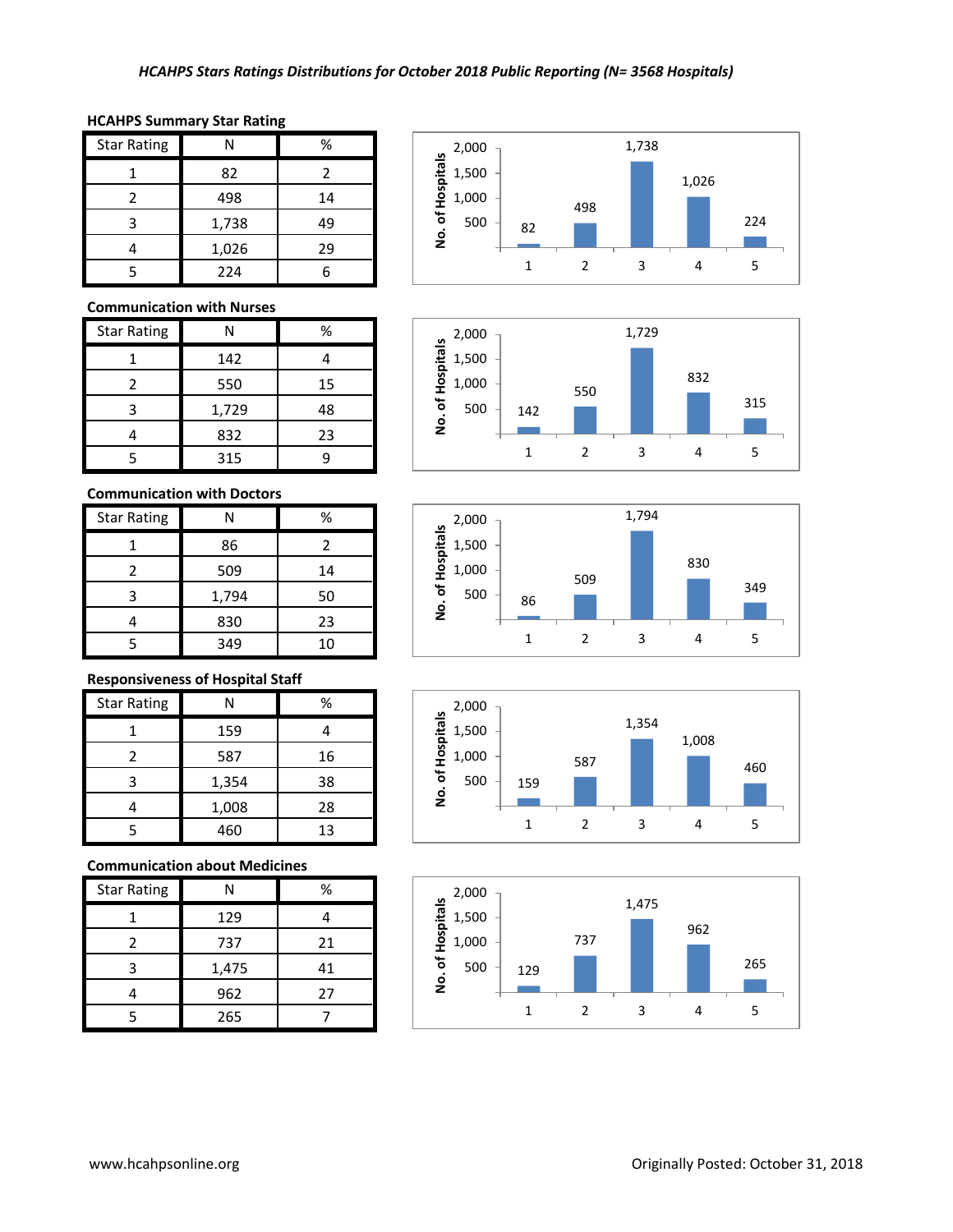## **Cleanliness of Hospital Environment**

| <b>Star Rating</b> | Ν     | %  |
|--------------------|-------|----|
|                    | 308   | q  |
| 7                  | 955   | 27 |
|                    | 1,402 | 39 |
|                    | 653   | 18 |
|                    | 250   |    |

# **Quietness of Hospital Environment**

| <b>Star Rating</b> | N     | ℅  |
|--------------------|-------|----|
|                    | 445   | 12 |
| 2                  | 740   | 21 |
| 3                  | 1,130 | 32 |
|                    | 990   | 28 |
|                    | 263   |    |

### **Discharge Information**

| <b>Star Rating</b> |       | %  |
|--------------------|-------|----|
|                    | 150   |    |
| 2                  | 502   | 14 |
| 3                  | 1,556 | 44 |
|                    | 794   | 22 |
|                    | 566   | 16 |

## **Care Transition**

| <b>Star Rating</b> | N     | %  |
|--------------------|-------|----|
|                    | 110   |    |
| 2                  | 485   | 14 |
| ς                  | 1,493 | 42 |
|                    | 1,328 | 37 |
|                    | 152   |    |

## **Hospital Rating**

| <b>Star Rating</b> | Ν     | %  |
|--------------------|-------|----|
|                    | 58    | 2  |
|                    | 451   | 13 |
|                    | 1,592 | 45 |
|                    | 1,115 | 31 |
|                    | 352   | 10 |